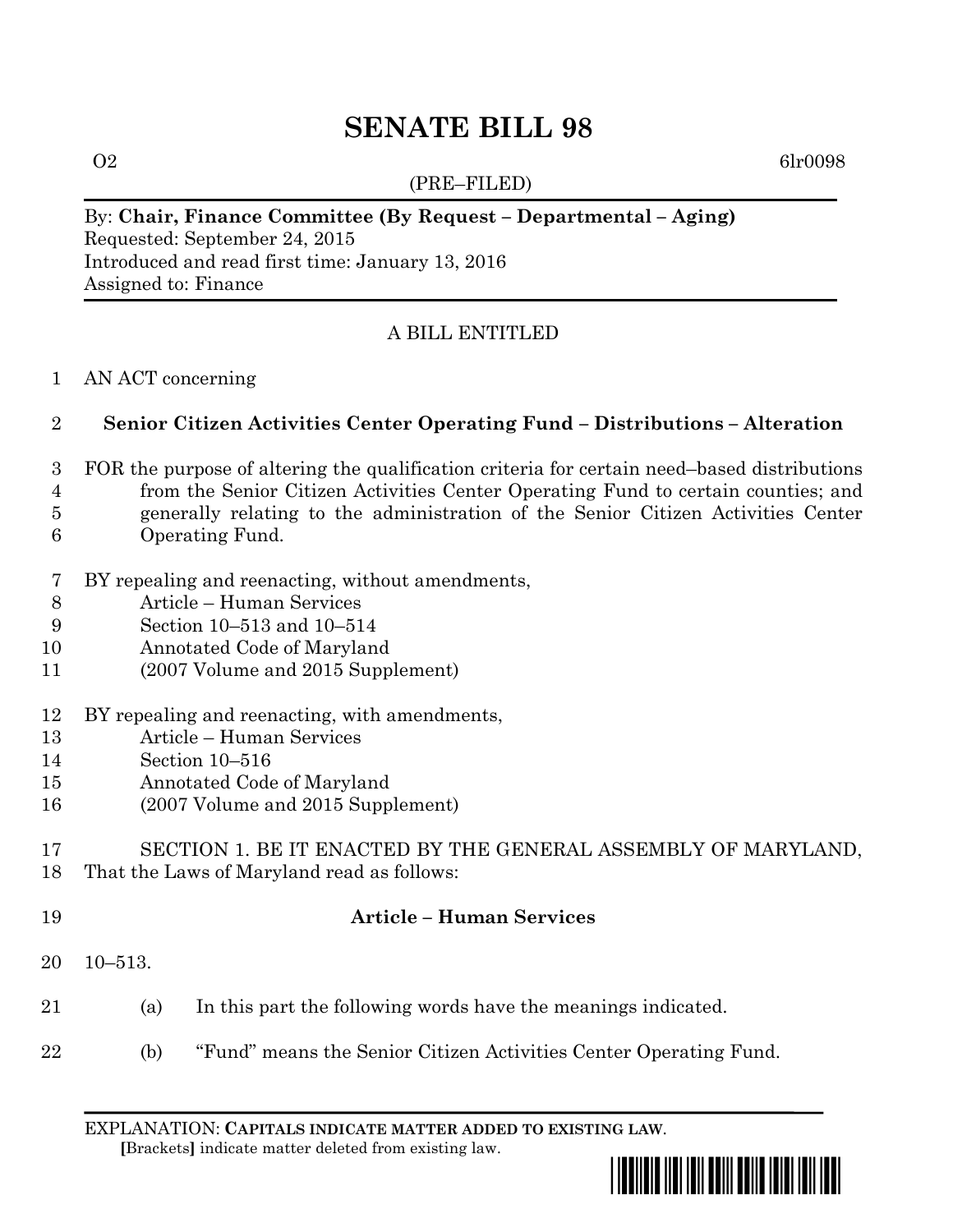#### **SENATE BILL 98**

 (c) "Senior citizen activities center" means a community or neighborhood facility in which a broad spectrum of services are organized and provided to seniors and their spouses, including health, social, nutritional, educational, and recreational services.

10–514.

(a) There is a Senior Citizen Activities Center Operating Fund.

 (b) The Fund shall be used to supplement, but may not be used to supplant, any existing funding for senior citizen activities centers in the State budget.

10–516.

9 (a) The Fund is a continuing, nonlapsing fund that is not subject to  $\frac{87-302}{2}$  of the State Finance and Procurement Article.

 (b) (1) The Fund consists of appropriations that are made to the Fund from the State budget.

 (2) For each fiscal year, the Governor shall include in the annual State budget an appropriation of \$500,000 for the Fund.

 (c) (1) Subject to paragraph (2) of this subsection, money from the Fund shall be distributed to counties for senior citizen activities centers based on a competitive grant process administered by the Department.

 (2) At least 50% of the Fund shall be distributed for senior citizen activities centers on the basis of need, as determined by the Department, to counties:

 **[**(i) that have developed and submitted a local strategic plan for economic development that has been approved by the Secretary of Commerce; and

22 (ii) for which:

23 1. the average rate of unemployment for the most recent 18–month period for which data is available is greater than 150% of the average rate of unemployment for the entire State during that same period; or

 2. the average per capita personal income for the most recent 24–month period for which data is available is equal to or less than 67% of the average personal per capita income for the entire State during that same period.**]**

 **(I) WITH AN AVERAGE RATE OF UNEMPLOYMENT FOR THE MOST RECENT 24–MONTH PERIOD FOR WHICH DATA ARE AVAILABLE THAT EXCEEDS:**